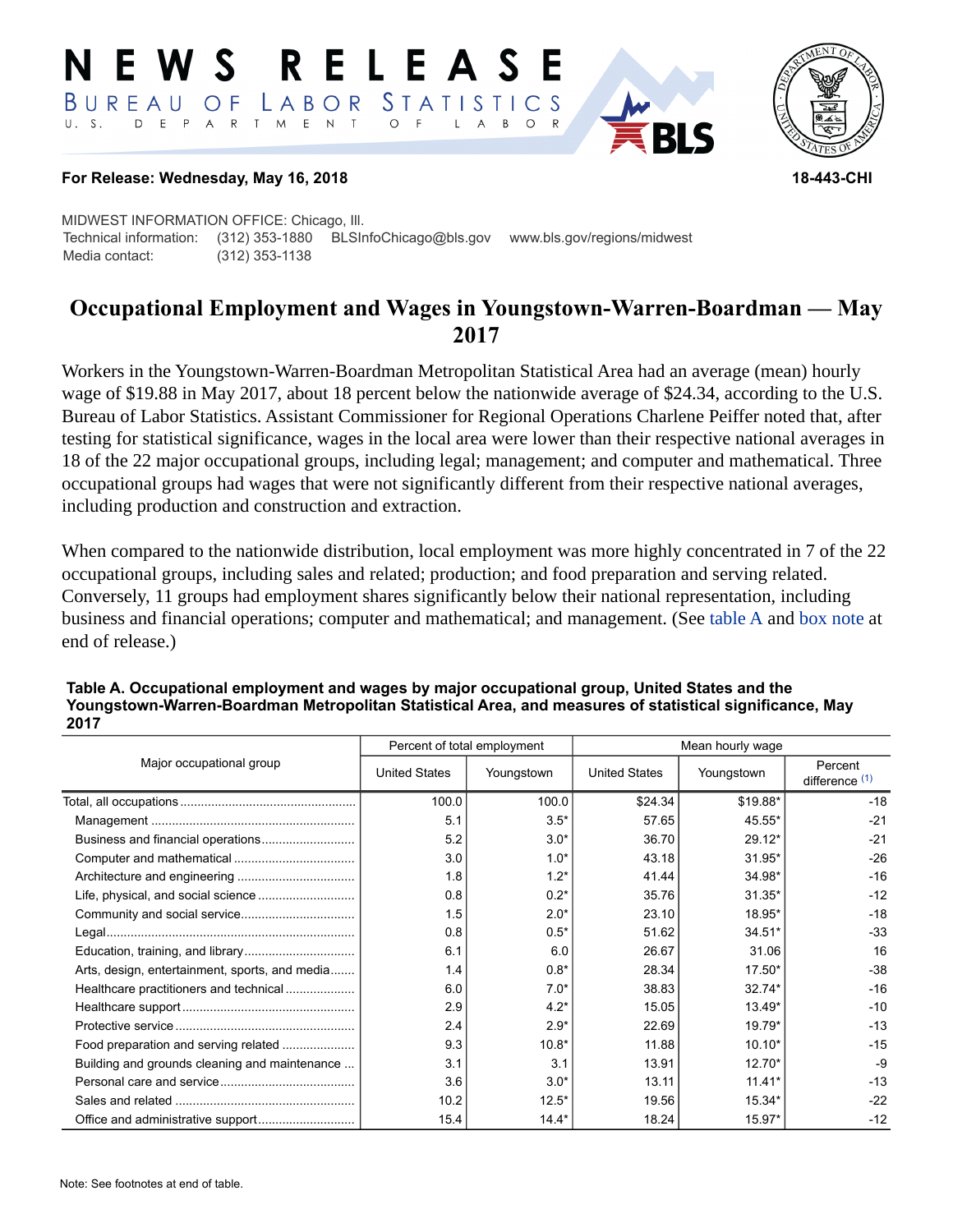### **Table A. Occupational employment and wages by major occupational group, United States and the Youngstown-Warren-Boardman Metropolitan Statistical Area, and measures of statistical significance, May 2017 - Continued**

|                                       | Percent of total employment |            | Mean hourly wage |            |                           |
|---------------------------------------|-----------------------------|------------|------------------|------------|---------------------------|
| Major occupational group              | <b>United States</b>        | Youngstown | United States    | Youngstown | Percent<br>difference (1) |
|                                       | 0.3                         | $0.1*$     | 13.87            | $15.51*$   | 12                        |
|                                       | 4.0                         | $3.6*$     | 24.01            | 23.37      | $-3$                      |
| Installation, maintenance, and repair | 3.9                         | 3.8        | 23.02            | 20.90*     | -9                        |
|                                       | 6.3                         | $8.6*$     | 18.30            | 18.90      | 3                         |
| Transportation and material moving    | 7.0                         | 7.7        | 17.82            | $16.62*$   | -7                        |

<span id="page-1-0"></span>Footnotes:

(1) A positive percent difference measures how much the mean wage in the Youngstown-Warren-Boardman Metropolitan Statistical Area is above the national mean wage, while a negative difference reflects a lower wage.

\* The percent share of employment or mean hourly wage for this area is significantly different from the national average of all areas at the 90-percent confidence level.

One occupational group—production—was chosen to illustrate the diversity of data available for any of the 22 major occupational categories. Youngstown-Warren-Boardman had 18,300 jobs in production, accounting for 8.6 percent of local area employment, significantly higher than the 6.3-percent share nationally. The average hourly wage for this occupational group locally was \$18.90, compared to the national wage of \$18.30.

Some of the larger detailed occupations within the production group included assemblers and fabricators, all other, including team assemblers (2,400); first-line supervisors of production and operating workers (1,640); and cutting, punching, and press machine setters, operators, and tenders, metal and plastic (1,190). Among the higher paying jobs in this group were first-line supervisors of production and operating workers and tool and die makers, with mean hourly wages of \$31.01 and \$26.13, respectively. At the lower end of the wage scale were pressers, textile, garment, and related materials (\$10.04) and laundry and dry-cleaning workers (\$10.35). (Detailed data for production occupations are presented in table 1; for a complete listing of detailed occupations available go to [www.bls.gov/oes/current/oes\\_49660.htm](https://www.bls.gov/oes/current/oes_49660.htm).)

Location quotients allow us to explore the occupational make-up of a metropolitan area by comparing the composition of jobs in an area relative to the national average. (See table 1.) For example, a location quotient of 2.0 indicates that an occupation accounts for twice the share of employment in the area than it does nationally. In the Youngstown-Warren-Boardman Metropolitan Statistical Area, above-average concentrations of employment were found in many of the occupations within the production group. For instance, rolling machine setters, operators, and tenders, metal and plastic were employed at 9.7 times the national rate in Youngstown, and metal-refining furnace operators and tenders, at 7.0 times the U.S. average. On the other hand, electrical, electronic, and electromechanical assemblers, except coil winders, tapers, and finishers had a location quotient of 1.0 in Youngstown, indicating that this particular occupation's local and national employment shares were similar.

These statistics are from the Occupational Employment Statistics (OES) survey, a federal-state cooperative program between BLS and State Workforce Agencies, in this case, the Ohio Department of Job & Family Services and the Pennsylvania Department of Labor and Industry.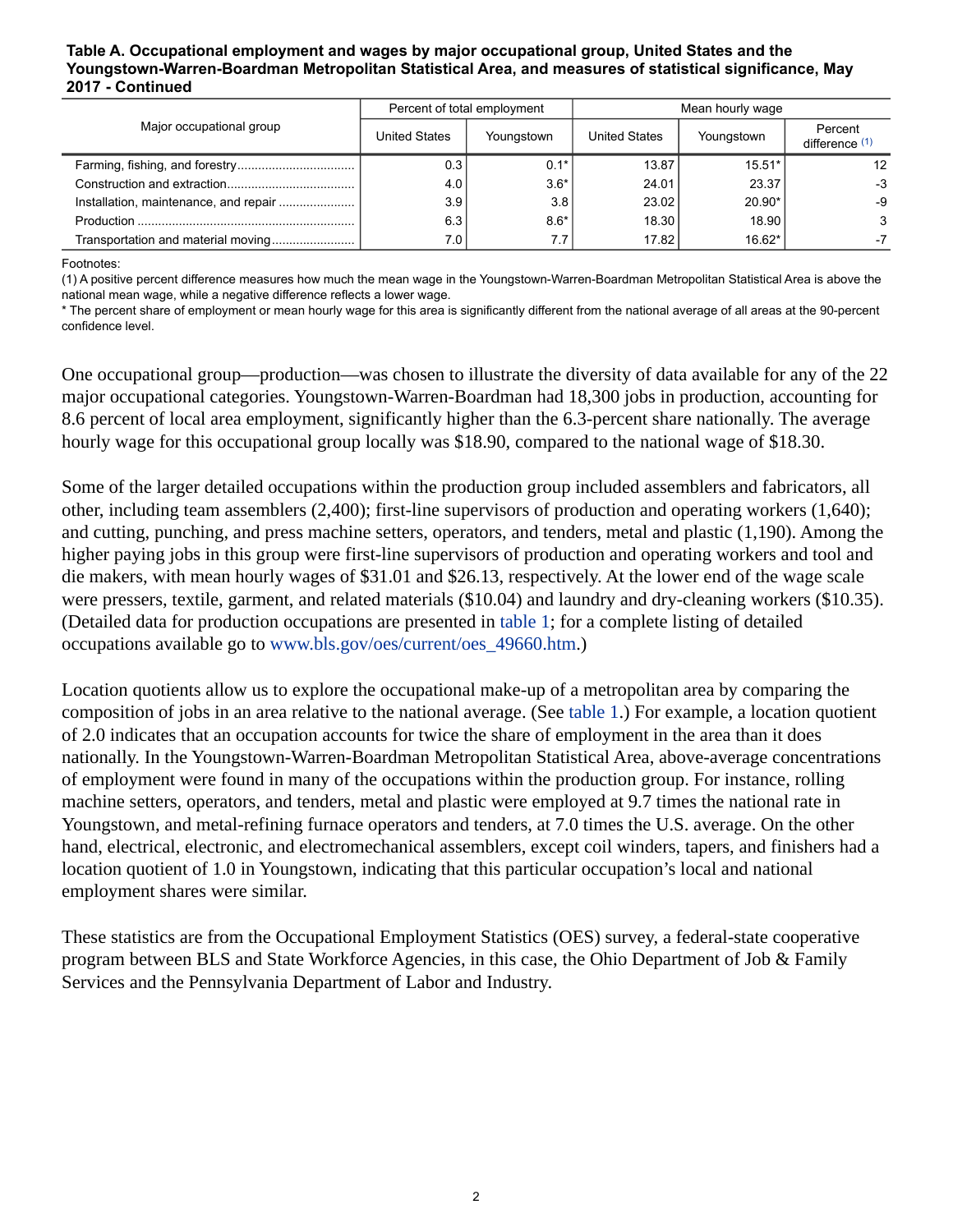### **Notes on Occupational Employment Statistics Data**

<span id="page-2-0"></span>With the release of the May 2017 estimates, the OES program has replaced 21 detailed occupations found in the 2010 Standard Occupational Classification (SOC) with 10 new aggregations of those occupations. In addition, selected 4- and 5-digit North American Industry Classification System (NAICS) industries previously published by OES will no longer be published separately. Some of the 4-digit NAICS industries that are no longer being published separately will instead be published as OES-specific industry aggregations. More information about the new occupational and industry aggregations is available at [www.bls.gov/oes/changes\\_2017.htm.](https://www.bls.gov/oes/changes_2017.htm)

A value that is statistically different from another does not necessarily mean that the difference has economic or practical significance. Statistical significance is concerned with the ability to make confident statements about a universe based on a sample. It is entirely possible that a large difference between two values is not significantly different statistically, while a small difference is, since both the size and heterogeneity of the sample affect the relative error of the data being tested.

## **Technical Note**

The Occupational Employment Statistics (OES) survey is a semiannual survey measuring occupational employment and wage rates for wage and salary workers in nonfarm establishments in the United States. The OES data available from BLS include cross-industry occupational employment and wage estimates for the nation; over 650 areas, including states and the District of Columbia, metropolitan statistical areas (MSAs), metropolitan divisions, nonmetropolitan areas, and territories; national industry-specific estimates at the NAICS sector, 3-, 4-, and selected 5- and 6-digit industry levels, and national estimates by ownership across all industries and for schools and hospitals. OES data are available at [www.bls.gov/oes/tables.htm](https://www.bls.gov/oes/tables.htm).

OES estimates are constructed from a sample of about 1.2 million establishments. Each year, two semiannual panels of approximately 200,000 sampled establishments are contacted, one panel in May and the other in November. Responses are obtained by mail, Internet or other electronic means, email, telephone, or personal visit. The May 2017 estimates are based on responses from six semiannual panels collected over a 3-year period: May 2017, November 2016, May 2016, November 2015, May 2015, and November 2014. The overall national response rate for the six panels, based on the 50 states and the District of Columbia, is 72 percent based on establishments and 68 percent based on weighted sampled employment. The unweighted sample employment of 82 million across all six semiannual panels represents approximately 58 percent of total national employment. The sample in the Youngstown-Warren-Boardman Metropolitan Statistical Area included 2,850 establishments with a response rate of 75 percent. For more information about OES concepts and methodology, go to [www.bls.gov/oes/current/oes\\_tec.htm.](https://www.bls.gov/oes/current/oes_tec.htm)

The May 2017 OES estimates are based on the 2010 Standard Occupational Classification (SOC) system and the 2017 North American Industry Classification System (NAICS). Information about the 2010 SOC is available on the BLS website at [www.bls.gov/soc](https://www.bls.gov/soc) and information about the 2017 NAICS is available at [www.bls.gov/bls/naics.htm.](https://www.bls.gov/bls/naics.htm)

### **Metropolitan area definitions**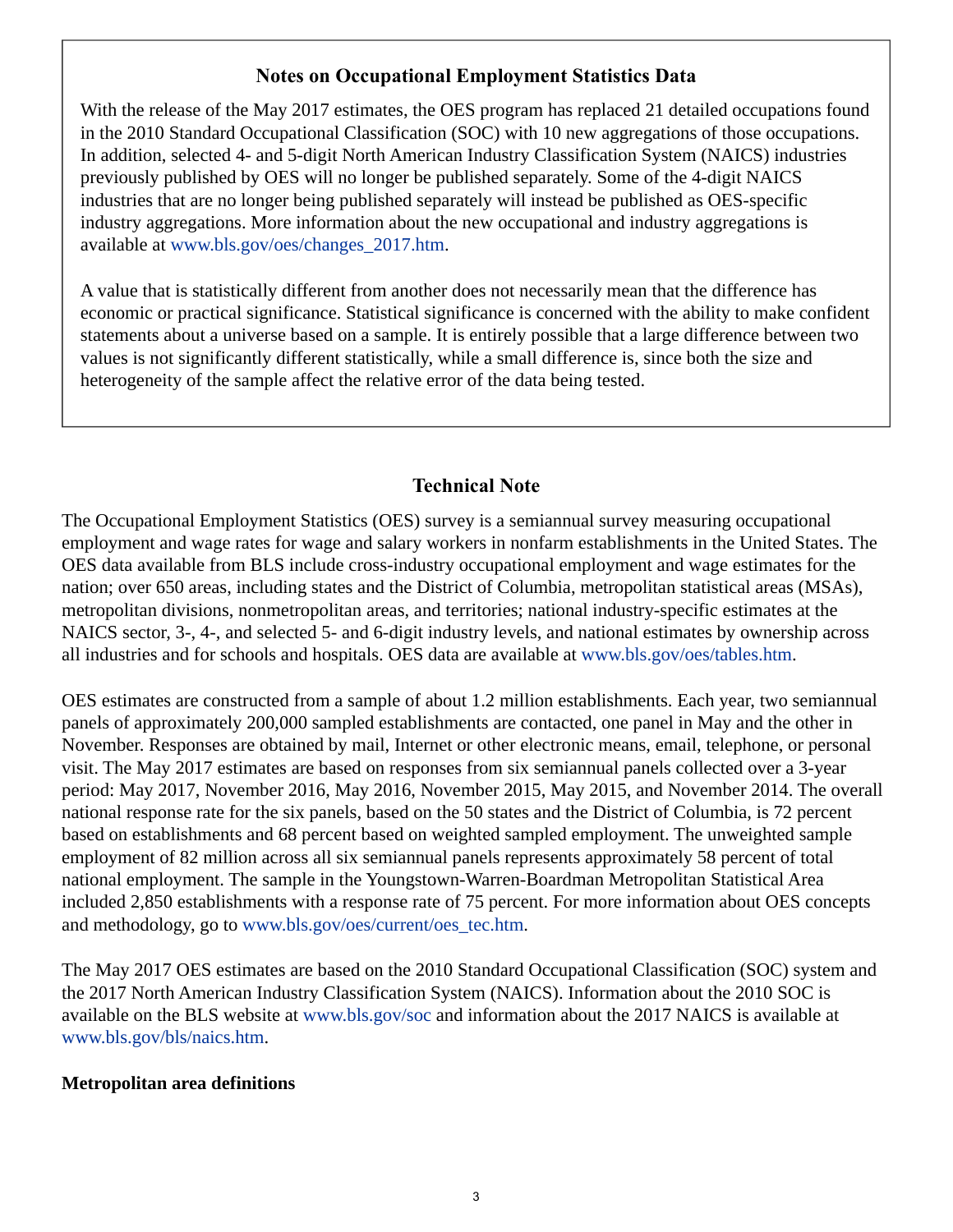The substate area data published in this release reflect the standards and definitions established by the U.S. Office of Management and Budget.

The **Youngstown-Warren-Boardman, Ohio-Pa., Metropolitan Statistical Area** includes Mahoning and Trumbull Counties of Ohio, and Mercer County of Pennsylvania.

### **Additional information**

OES data are available on our regional web page at [www.bls.gov/regions/midwest](https://www.bls.gov/regions/midwest). Answers to frequently asked questions about the OES data are available at [www.bls.gov/oes/oes\\_ques.htm](https://www.bls.gov/oes/oes_ques.htm). Detailed technical information about the OES survey is available in our Survey Methods and Reliability Statement on the BLS website at [www.bls.gov/oes/current/methods\\_statement.pdf.](https://www.bls.gov/oes/current/methods_statement.pdf)

Information in this release will be made available to sensory impaired individuals upon request. Voice phone: (202) 691-5200; Federal Relay Service: (800) 877-8339.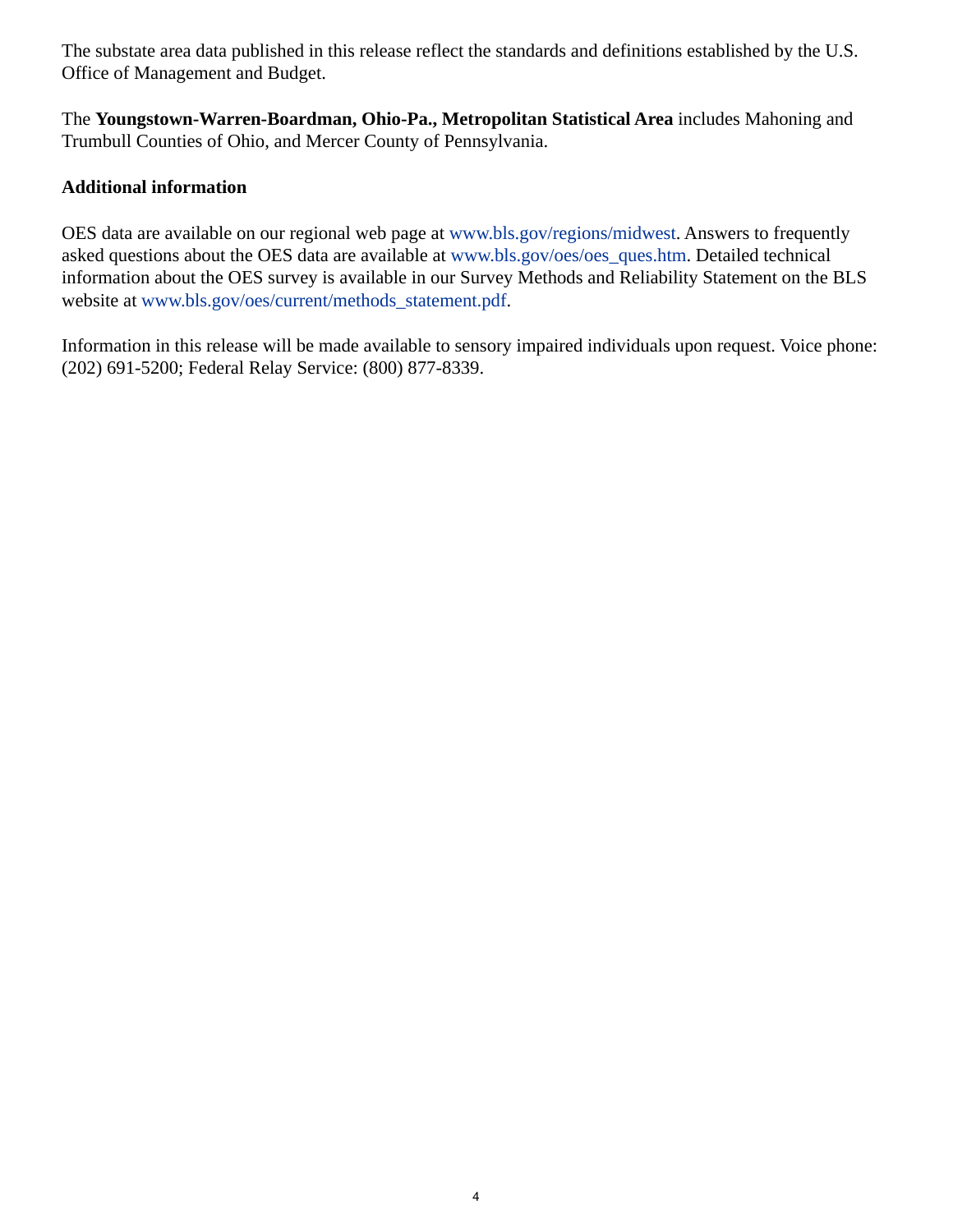### **Table 1. Employment and wage data from the Occupational Employment Statistics survey, by occupation, Youngstown-Warren-Boardman Metropolitan Statistical Area, May 2017**

| Occupation (1)                                                                                               |             | Employment              | Mean wages |            |
|--------------------------------------------------------------------------------------------------------------|-------------|-------------------------|------------|------------|
|                                                                                                              | Level $(2)$ | Location quotient $(3)$ | Hourly     | Annual (4) |
|                                                                                                              | 18,300      | 1.4                     | \$18.90    | \$39,310   |
| First-line supervisors of production and operating                                                           | 1,640       | 1.8                     | 31.01      | 64,490     |
| Electrical, electronic, and electromechanical<br>assemblers, except coil winders, tapers, and finishers      | 390         | 1.0                     | 16.33      | 33,980     |
|                                                                                                              | 80          | 1.4                     | 23.29      | 48,440     |
|                                                                                                              | 180         | 1.5                     | 22.24      | 46,250     |
| Assemblers and fabricators, all other, including team                                                        | 2,400       | 1.2                     | 15.99      | 33,260     |
|                                                                                                              | 430         | 1.6                     | 15.47      | 32,180     |
|                                                                                                              | 150         | 0.8                     | 16.32      | 33,940     |
|                                                                                                              | 260         | 1.2                     | 15.35      | 31,920     |
|                                                                                                              | 40          | 0.6                     | 11.39      | 23,700     |
| Computer-controlled machine tool operators, metal and                                                        | 480         | 2.2                     | 18.94      | 39,400     |
| Extruding and drawing machine setters, operators, and                                                        | 680         | 6.2                     | 17.91      | 37,250     |
| Forging machine setters, operators, and tenders, metal                                                       | 60          | 2.2                     | 19.38      | 40,300     |
| Rolling machine setters, operators, and tenders, metal                                                       | 370         | 9.7                     | 19.25      | 40,040     |
| Cutting, punching, and press machine setters,                                                                | 1,190       | 4.2                     | 17.33      | 36,040     |
| Drilling and boring machine tool setters, operators, and                                                     | 50          | 3.0                     | 16.92      | 35,190     |
| Grinding, lapping, polishing, and buffing machine tool<br>setters, operators, and tenders, metal and plastic | 380         | 3.4                     | 15.41      | 32,050     |
| Lathe and turning machine tool setters, operators, and                                                       | 40          | 0.9                     | 18.98      | 39,480     |
| Milling and planing machine setters, operators, and                                                          | (5)         | (5)                     | 20.83      | 43,320     |
|                                                                                                              | 840         | 1.5                     | 21.25      | 44,210     |
| Metal-refining furnace operators and tenders                                                                 | 180         | 7.0                     | 20.52      | 42,680     |
|                                                                                                              | 50          | 4.3                     | 18.17      | 37,790     |
|                                                                                                              | 40          | 1.8                     | 20.11      | 41,830     |
| Molding, coremaking, and casting machine setters,                                                            | (5)         | (5)                     | 18.30      | 38,060     |
| Multiple machine tool setters, operators, and tenders,                                                       | 610         | 3.3                     | 18.85      | 39,200     |
|                                                                                                              | 540         | 4.9                     | 26.13      | 54,360     |
|                                                                                                              | 840         | 1.5                     | 18.61      | 38,720     |
| Welding, soldering, and brazing machine setters,                                                             | 120         | 2.1                     | 17.05      | 35,450     |
| Heat treating equipment setters, operators, and                                                              | 110         | 3.7                     | 21.62      | 44,970     |
| Plating and coating machine setters, operators, and                                                          | 120         | 2.1                     | 18.47      | 38,420     |
| Metal workers and plastic workers, all other                                                                 | 60          | 1.9                     | 17.30      | 35,980     |
|                                                                                                              | 40          | 0.8                     | 18.34      | 38,140     |
|                                                                                                              | 320         | 1.2                     | 18.59      | 38,660     |
|                                                                                                              | 410         | 1.3                     | 10.35      | 21,540     |
| Pressers, textile, garment, and related materials                                                            | (5)         | (5)                     | 10.04      | 20,870     |
|                                                                                                              | 100         | 0.5                     | 12.94      | 26,910     |
|                                                                                                              | (5)         | (5)                     | 15.30      | 31,830     |
|                                                                                                              | (5)         | (5)                     | 17.75      | 36,930     |
|                                                                                                              | 60          | 2.2                     | 15.56      | 32,370     |
| Sawing machine setters, operators, and tenders, wood.                                                        | 90          | 1.1                     | 12.07      | 25,110     |
| Woodworking machine setters, operators, and tenders,                                                         | 160         | 1.4                     | 14.20      | 29,530     |
| Stationary engineers and boiler operators                                                                    | (5)         | (5)                     | 23.59      | 49,070     |

Note: See footnotes at end of table.